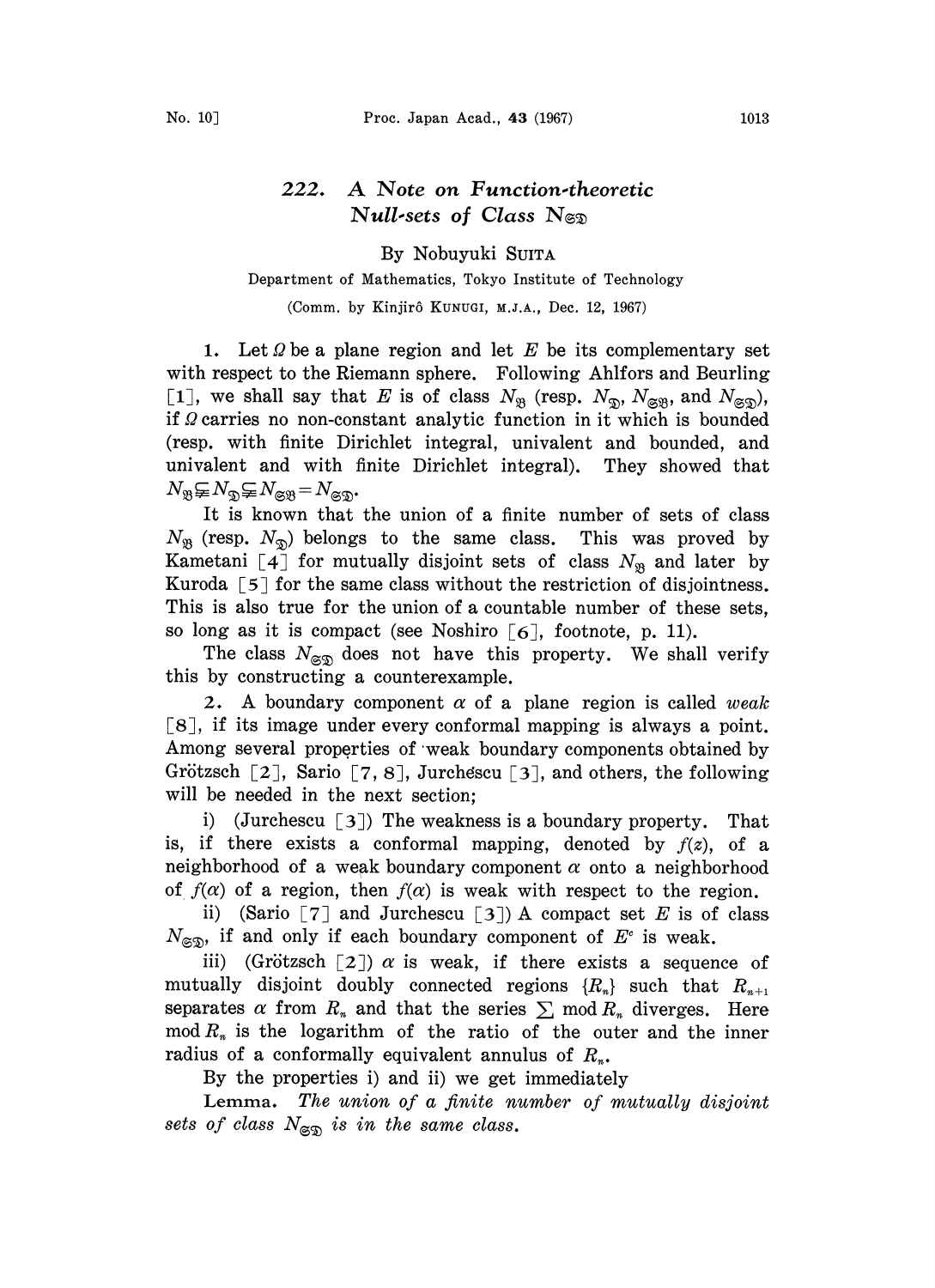3. We now construct our example, stating

Theorem. There exist two compact sets of class  $N_{\text{C}}$ , whose union is not of class  $N_{\text{exp}}$ .

**Proof.** Let  $\{A_n\}$  be a sequence of annuli,

$$
A_n: \quad 2^n \lt |z| \lt 2^{n+1} (n=0, 1, \cdots).
$$

There exists a compact set, denoted by e, of class  $N_{\text{ex}}$  and with positive area, say  $k$  [1]. We may assume that it is contained in the open square S:  $\left| \text{Re } z \right| < 1/2$  and  $\left| \text{Im } z \right| < 1/2$ . We shall insert such a set  $e_n$  of class  $N_{\text{exp}}$  into each  $A_n$  that the area of the region  $A_n - e_n$  is less than  $1/2^n$ . To this end, using a net system with sides parallel to the axes, we can express the region  $A_n$  as the union of a sequence of closed non-overlapping squares, denoted by  $\{W_n^{(\nu)}\}\$ . Each square  $W_n^{(\nu)}$  has a linear transformation from S onto it, denoted by  $1_n^{(\nu)}$ . Put  $1_n^{(\nu)}(e) = e_n^{(\nu)}$ , which is clearly of class  $N_{\epsilon s}$ . Take a sufficiently large number of  $e_n^{(\nu)}$ 's so that the area

$$
m\Big(A_n-\bigcup_{\nu=0}^{N_1} e_n^{\scriptscriptstyle (\nu)}\Big)\!<\!h\; m(A_n),
$$

where h is a fixed positive number less than  $1-k$  and  $m(*)$  denotes the Lebesgue area.

Lebesgue area.<br>Applying this procedure to the region  $A_n - \bigcup_{\nu=0}^{N_1} e_n^{(\nu)}$  and so on, we can take a finite number of mutually disjoint sets of class  $N_{\text{exp}}$ , whose union, denoted by  $e_n$ , is of class  $N_{\text{exp}}$  by the lemma and satisfying that  $m(A - e) < 1/2^n$ satisfying that  $m(A_n-e_n) < 1/2^n$ .

We set  $E_1 = \overline{\bigcup_{n=0}^{\infty} e_{2n}}$  and  $E_2 = \overline{\bigcup_{n=0}^{\infty} e_{2n+1}}$  which are both of class  $N_{\text{exp}}$  and whose intersection is clearly the point at infinity. In fact, for example, every component of  $E_i$  other than the point at infinity is weak by the lemma and the property i) while so is the point at infinity by the property iii), since  $\sum_{n=0}^{\infty}$  mod  $A_{2n+1} = \infty$ , where  $\mod A_{2n+1} = \log 2 \ (n = 0, 1, \ \cdots).$ 

On the other hand the union  $E_1 \cup E_2$  is not of class  $N_{\mathfrak{SD}}$  by the definition. Indeed the area of its complementary set, which is a Indeed the area of its complementary set, which is a region, is finite and the function  $z$  is univalent and with finite Dirichlet integral in the region. Thus we complete the proof.

4. This example shows that the union of mutually disjoint but a countable number of sets of class  $N_{\mathfrak{S}}$  is not, in general, so, even if it is compact. Indeed, the sets  $e_n$  and the point at infinity are the desired.

## References

- [1] Ahlfors, L. V., and Beurling, A.: Conformal invariants and function-theoretic null-sets. Acta Math., 83, 109-129 (1950).
- [2] Grötzsch, H.: Eine Bemerkung zum Koebeschen Kreisnormierungsprinzip. Ber. Verh. Sächs. Akad. Wiss. Leipzig Math-Nat., 87, 319-324 (1935).